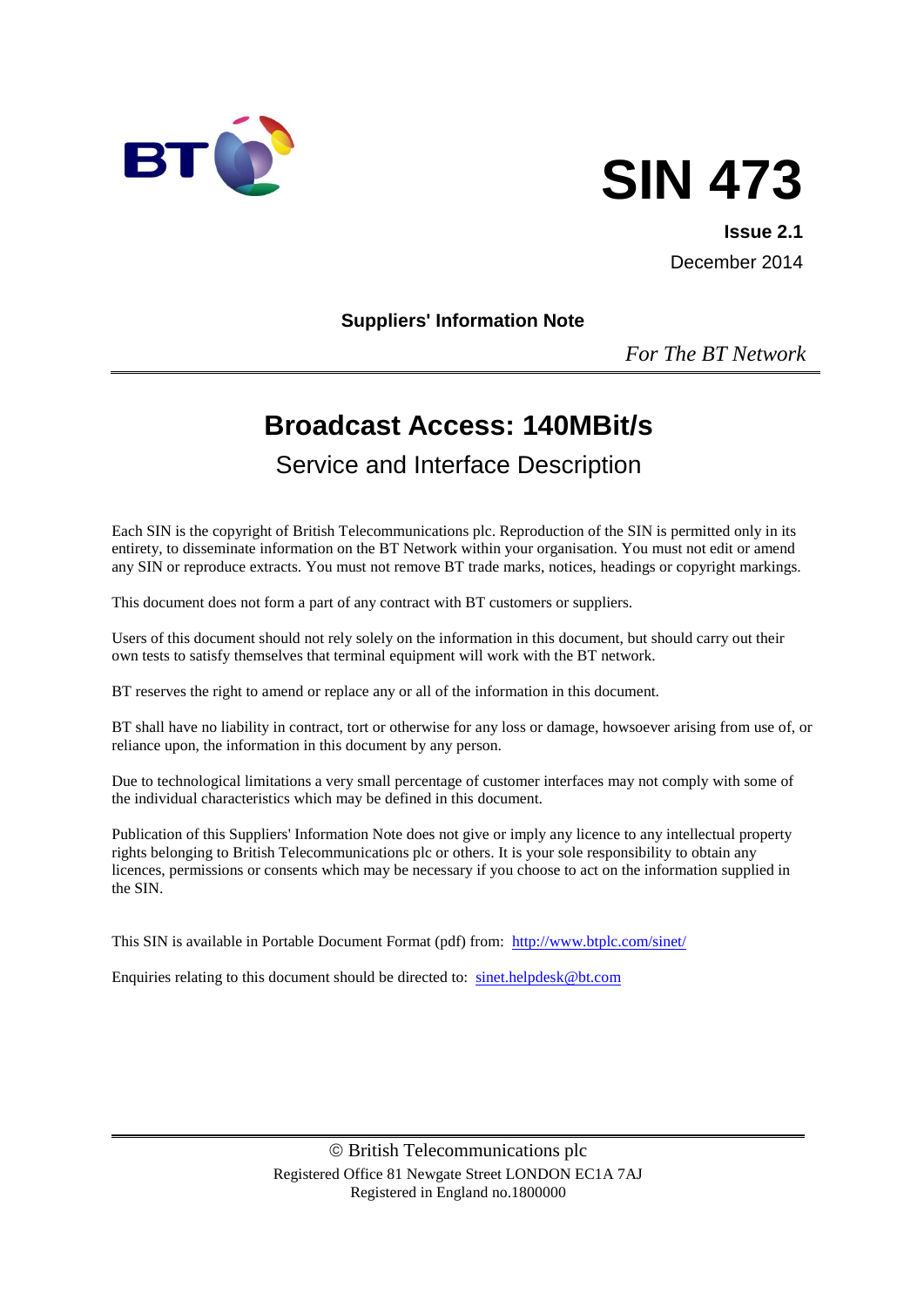#### **CONTENTS**

| $1 \quad$               |  |
|-------------------------|--|
| $\overline{2}$          |  |
| $\mathbf{3}$            |  |
| $\overline{\mathbf{4}}$ |  |
| 4.1                     |  |
| 4.2                     |  |
| 43                      |  |
|                         |  |
| 4.4                     |  |
| 5                       |  |
| 6                       |  |
| $\overline{7}$          |  |
| 8                       |  |

# **FIGURES**

# **TABLES**

|--|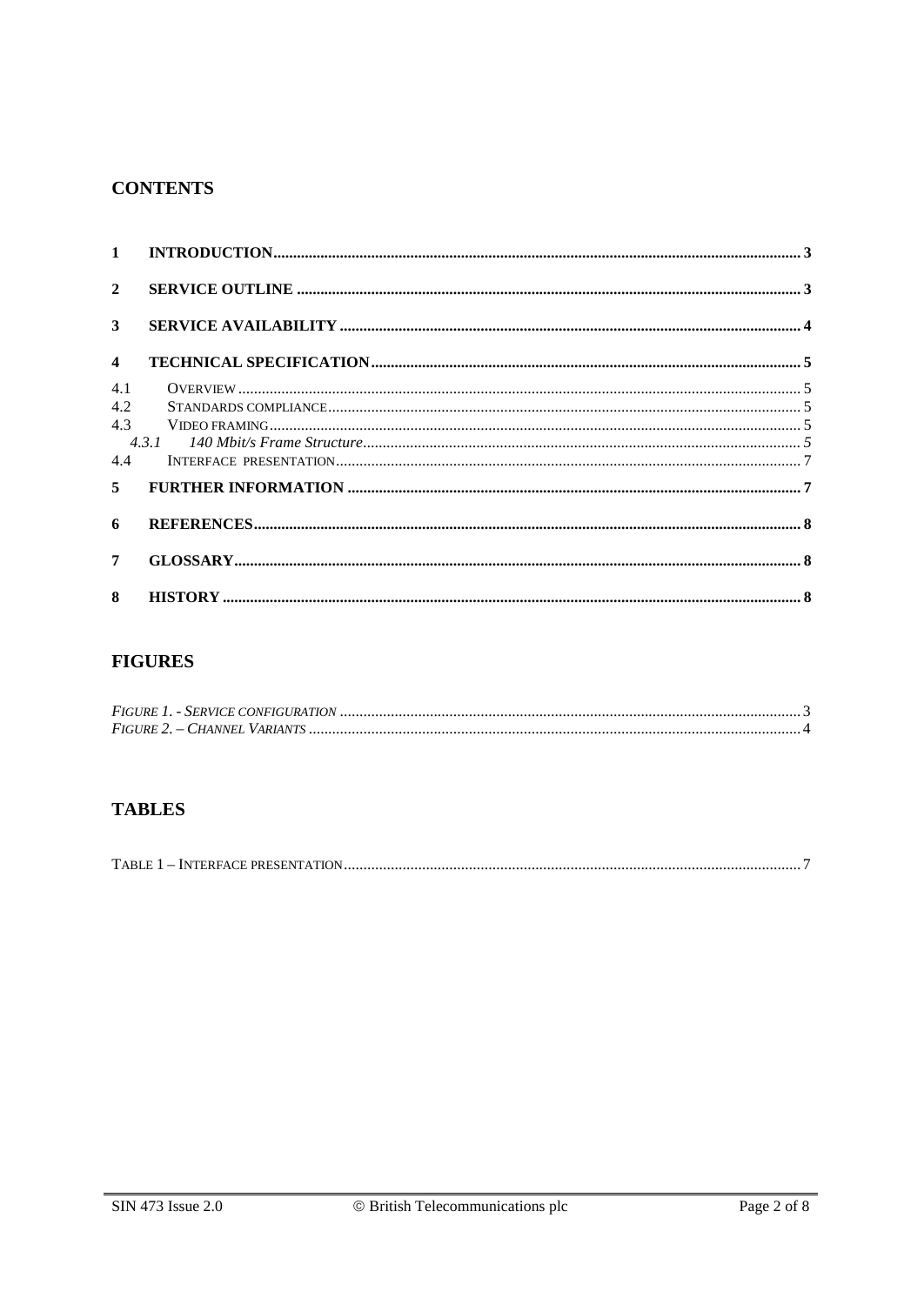# **1 Introduction**

This Suppliers Information Note (SIN) describes Openreach's 140MBit/s Broadcast Access service and provides technical information for customers' (also referred to as Communications Providers – CPs), terminal equipment manufacturers and suppliers.

# **2 Service outline**

Openreach's 140MBit/s Broadcast Access service provides optical transportation of compliant, framed signals which are presented electrically to Openreach on coaxial cable. The service conforms with the ITU-T standards G.703 and G.751, but also incorporates specific video framing techniques, of which is defined in section 4.3 of this document.

This is a new access service, which primarily allows the transportation of 140MBit/s Broadcast video circuits over fibre infrastructure, utilising new network terminating equipment (NTE).

The service is limited to a maximum fibre route length of 70Km. Route distance checks are carried out as part of the initial survey work, when an order has been placed.

A main link is limited to a maximum of 35Km radial distance measured between the BT Serving exchanges (intermediate and host exchanges) at each end of a Broadcast Access service.





Please refer to the Broadcast Access product description for details of the circuit options available

[\(http://www.openreach.co.uk/orpg/home/products/ethernetservices/broadcastaccess/broadcas](http://www.openreach.co.uk/orpg/home/products/ethernetservices/broadcastaccess/broadcastaccess.do) [taccess.do](http://www.openreach.co.uk/orpg/home/products/ethernetservices/broadcastaccess/broadcastaccess.do) ).

 $=$  fibre cable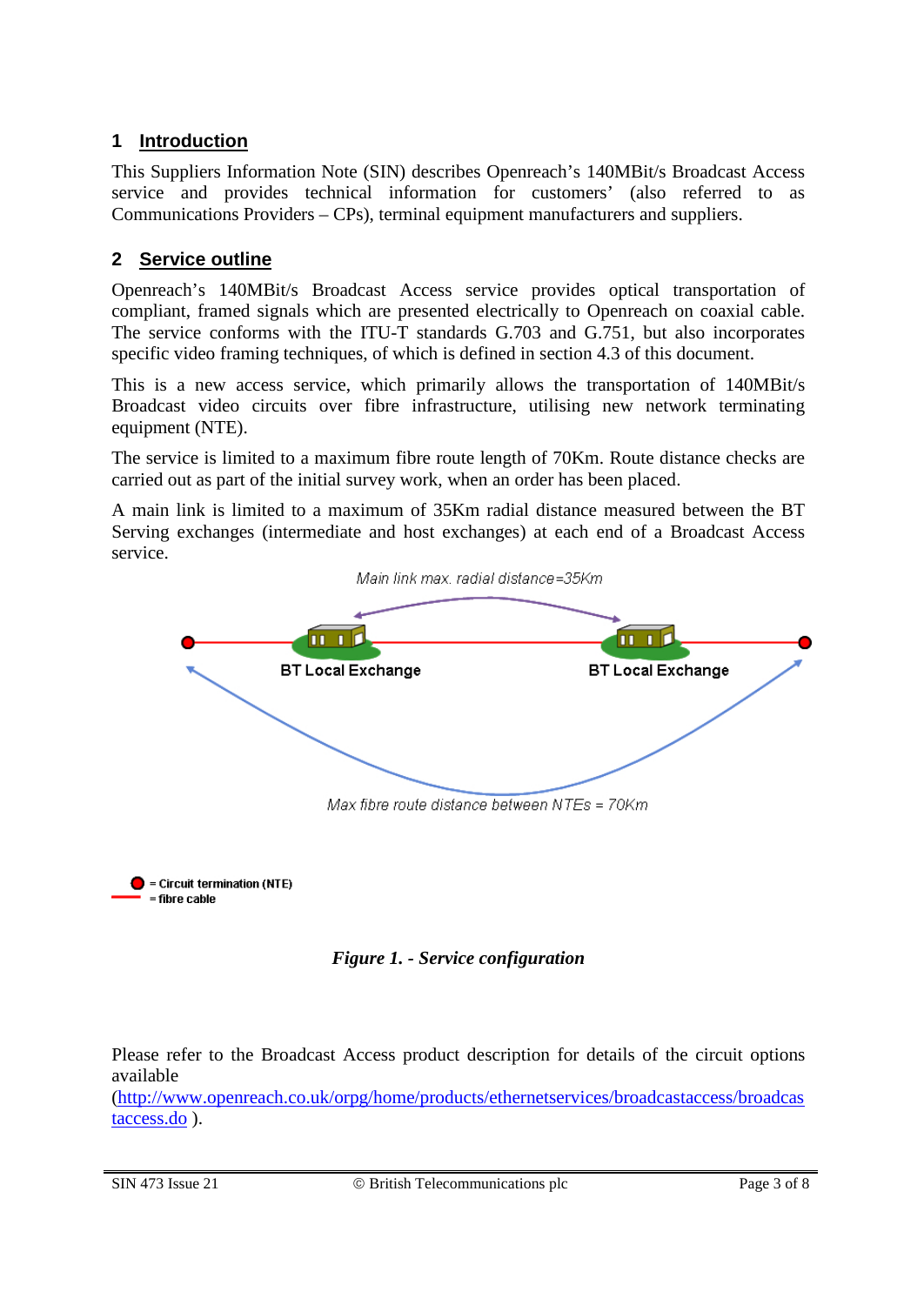#### **3 Service availability**

140MBit/s Broadcast Access circuits will be available on a point to point basis within the UK.

The product will be available with a choice of unidirectional and bidirectional channel variants. All channels will operate at the same requested circuit bandwidth. These are as follows:

- Single channel unidirectional
- Dual channel unidirectional
- Quad channel unidirectional
- Single channel bidirectional
- **Dual channel bidirectional**

(Note: Combined Dual channel unidirectional and Single channel bidirectional is not available for this bandwidth)



*Figure 2. – Channel Variants*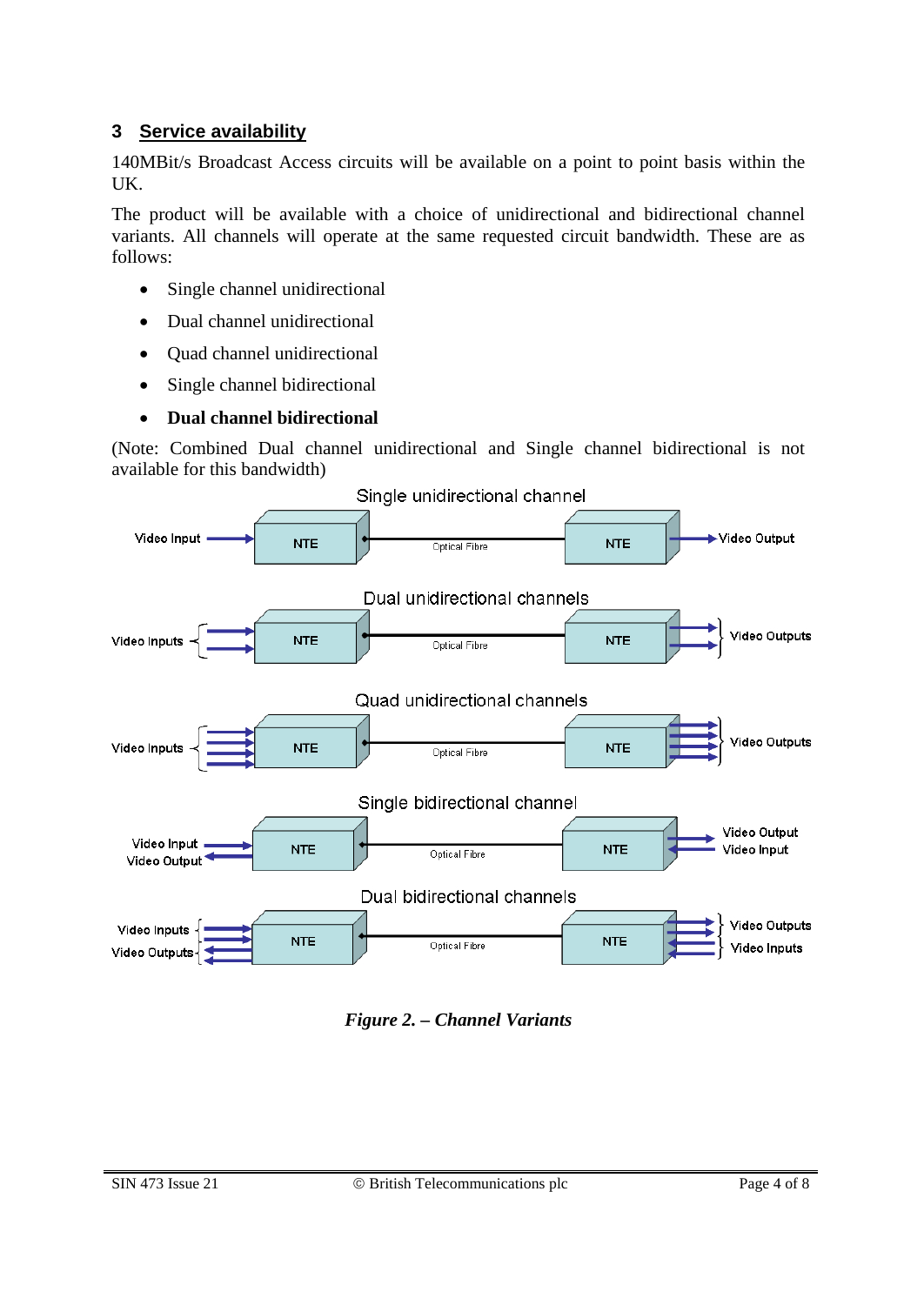# **4 Technical specification**

### **4.1 Overview**

This product allows framed 140MBit/s, ITU-T G.703 compliant circuits to be transported between locations in the UK using BT's telecommunications optical fibre infrastructure. This is achieved by utilising specific Broadcast Access NTEs which perform electrical to optical, and optical to electrical signal conversion at each end of an optical fibre.

# **4.2 Standards compliance**

Customer signals presented to the NTE for transportation must comply with ITU-T recommendations G.703 and G.751, as well as the framing structure detailed in section 4.3 of this document. Likewise, the signal *handed back* to the customer after transportation will comply with these requirements.

# **4.3 Video framing**

In addition to the standards defined in section 4.2 of this document, any signals applied to the service must comply with the following framing structure. This text is an extract from a public domain video specification published by BT in November 1993.

### **4.3.1 140 Mbit/s Frame Structure**

The CRC polynomial shall be:  $x^8 + x^4 + x^3 + x^2 + 1$  (100011101)



The frame length shall be 2928 bits and the frame shall have the following format:

| $\bf{FAW}$ (12 bits) | <b>RNU</b><br>(4bits) | Payload (2912 bits) |
|----------------------|-----------------------|---------------------|
|----------------------|-----------------------|---------------------|

The payload in the frame shall have the following format:

| 10V | 10V | A | 10 <sup>V</sup> | 10 <sub>V</sub> | 10 <sub>V</sub> | A | repeated 56 times. |
|-----|-----|---|-----------------|-----------------|-----------------|---|--------------------|
|-----|-----|---|-----------------|-----------------|-----------------|---|--------------------|

 $10V$  = one 10 bit video word; A = one auxiliary bit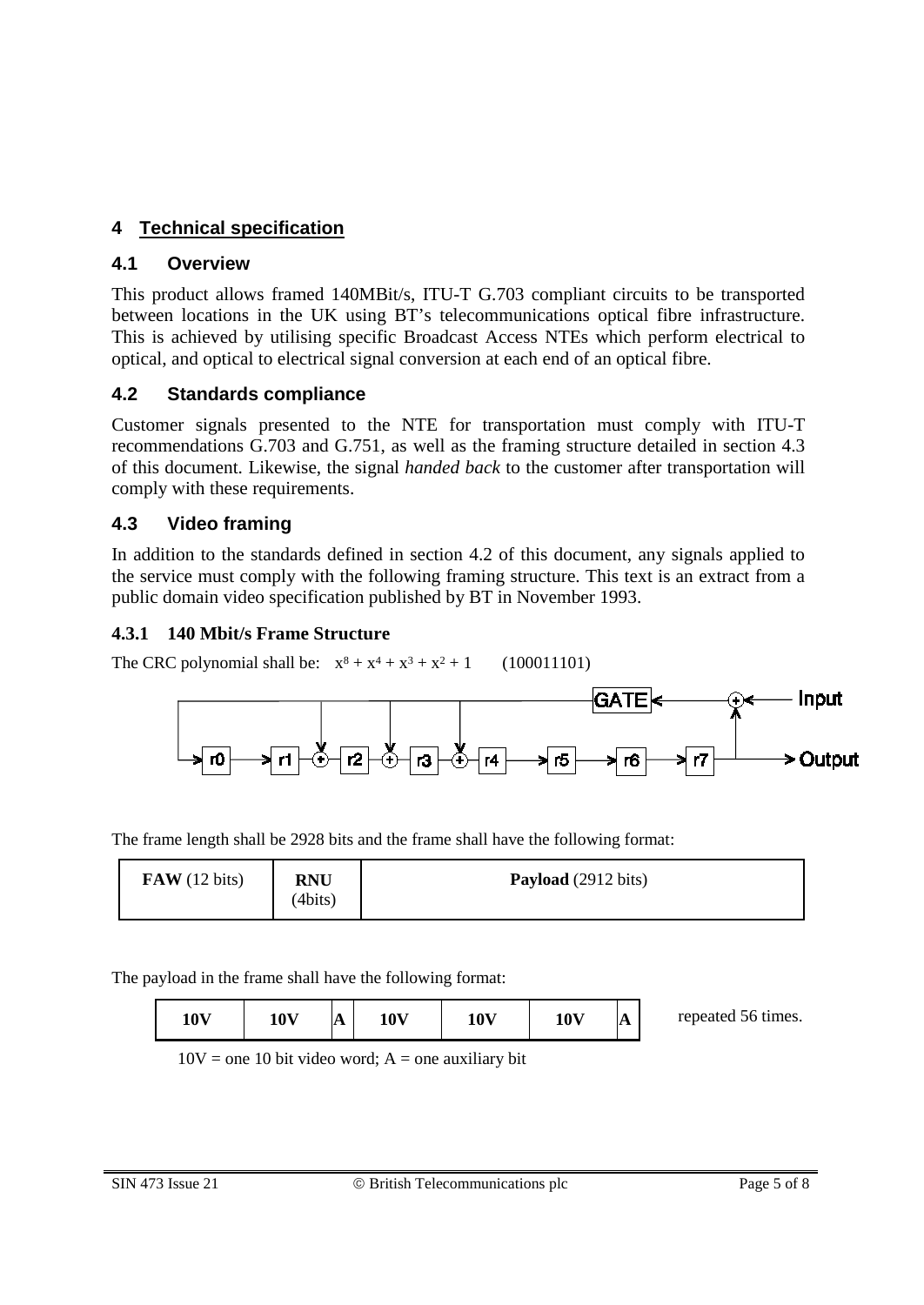This provides 2800 video bits and 112 auxiliary bits in each G751 frame. The auxiliary data structure shall be synchronous with the G751 frame, ie fixed auxiliary bits in each frame shall be assigned to specific auxiliary services. The assignment of bits within the auxiliary subframe shall be an 8 bit CRC followed by 4 blocks allocated as shown below.

# $+4 \times$  |1|2|1|2|3|1|2|1|2|1|2|3|1|2|1|2|3|1|2|3|2|2|3| **C C C C C C C C**

The Auxiliary 3 bits shall be used to provide additional data channels at bit rates up to a total of approximately 728 kbit/s, including a low bit rate communication channel between the encoder and decoder for identity and status and either  $n \times 64$  kbit/s or 384 kbit/s.

### **4.3.1.1 Frame Structure and Synchronisation of the Auxiliary Data Channels, A1 & A2**

These channels shall use 44 bit frames which are synchronous with the G.751 frame, and an eightframe multiframe with one stuffing bit per multiframe. The last bit of each of the first seven frames in each multiframe shall be the multiframe alignment/justification control word and the last bit of the eighth frame shall be the stuffing bit.

| 43 bits |  | $F$ 43 bits |  |  |  | $\vert$ F   43 bits   F   43 bits   F   43 bits   F   43 bits   F   43 bits |  |  |  |  |  |  |  | $ F $ 43 bits |  |
|---------|--|-------------|--|--|--|-----------------------------------------------------------------------------|--|--|--|--|--|--|--|---------------|--|
|---------|--|-------------|--|--|--|-----------------------------------------------------------------------------|--|--|--|--|--|--|--|---------------|--|

The justification control word shall be either 1110010 if the stuff bit contains valid data or 0001101 if the stuff bit is null data.

#### **4.3.1.2 Error Rate Calculations**

Error calculations shall be based on errored G.751 frames. The CRC shall be used to identify frames which are errored. A block of errored frames are considered to be 'consecutive errored frames' if there are no error-free frames between the first errored frame and the last errored frame in the block, for any size of block. Otherwise they are considered to be 'non-consecutive errored frames'. The algorithms which shall be used are defined below.

> BER =  $\frac{\text{Number of errored frames in any 10 second period}}{T}$ Total number of bits in that period

A deferred alarm shall be raised if the BER exceeds 10-7 and a prompt alarm shall be raised if the BER exceeds 10-5.

In addition to the BER alarm, two further conditions shall be monitored: consecutive and nonconsecutive errored frames. The thresholds at which the alarms trigger shall be selectable from 1 to 1024 errored frames. The method of selection shall be such as is agreed by the SA. The equipment shall be supplied set as follows.

The 'Errored Frames 1' alarm shall raise a deferred alarm for 1 second if there are more than 3 consecutive errored frames.

The 'Errored Frames 1' alarm shall raise a prompt alarm for 1 second if there are more than 20 consecutive errored frames.

The 'Errored Frames 2' alarm shall raise a deferred alarm for 1 second if there are more than 10 nonconsecutive errored frames in any 1 second period.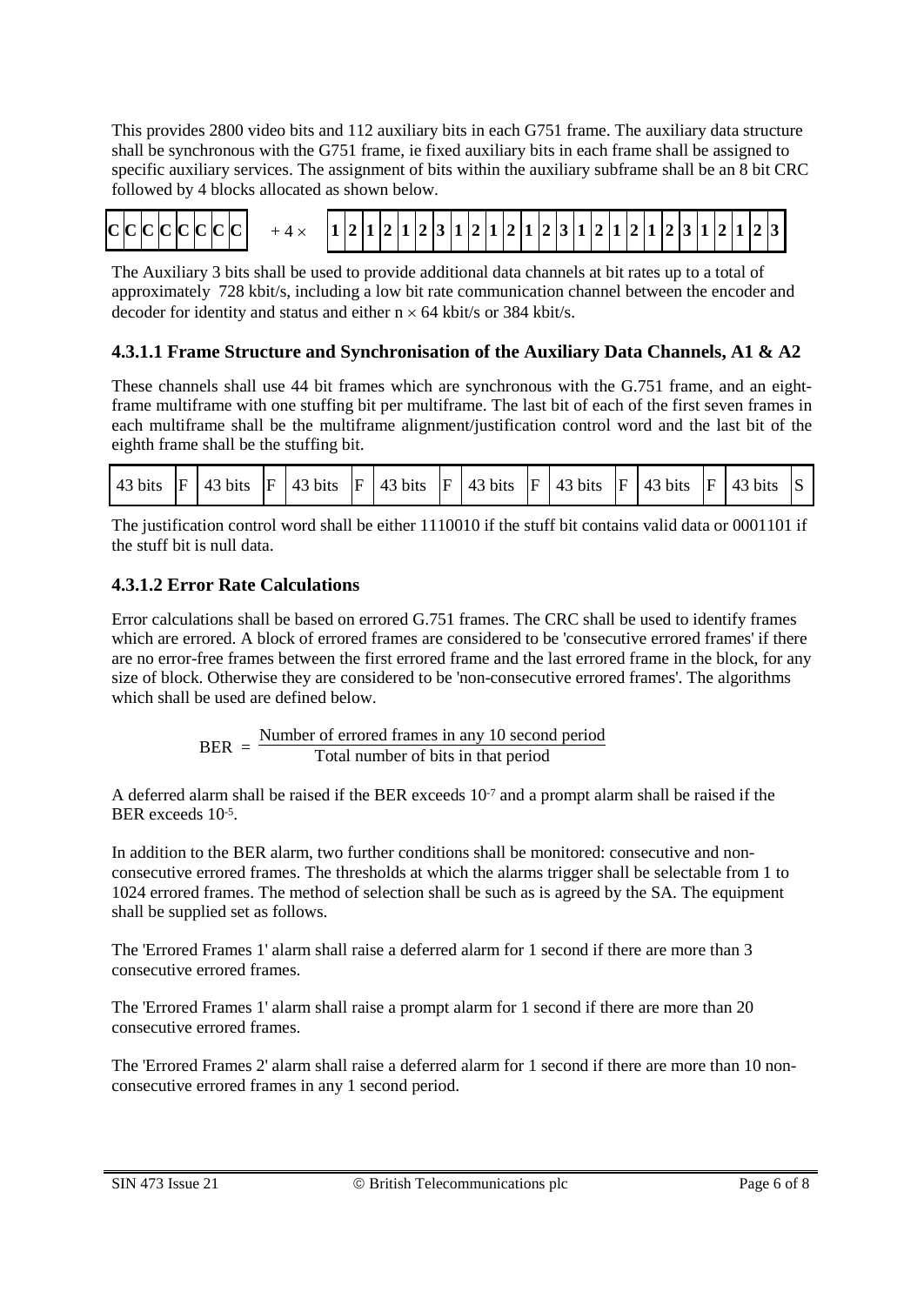The 'Errored Frames 2' alarm shall raise a prompt alarm for 1 second if there are more than 47 nonconsecutive errored frames in any 1 second period.

#### **4.4 Interface presentation**

The following interfaces are provided by the NTE:

| <b>Interfaces at the NTE</b> | <b>Electrical presentation</b> | <b>Physical presentation</b>                       |
|------------------------------|--------------------------------|----------------------------------------------------|
| 140Mbit/s                    | proprietary video framing      | ITU-T G.703, G751 and Customer connection - 75 Ohm |
| Input/Output                 | compliant.                     | BNC.                                               |

|  |  | Table $1$ – Interface presentation |
|--|--|------------------------------------|
|--|--|------------------------------------|

<span id="page-6-0"></span>CP connection to/from the NTE will be done directly to designated ports at the rear of the NTE chassis, there will be no patch panel interface. Ports to be used will be allocated when the CP procures the service.

### **5 Further information**

For enquiries concerning connection availability between particular sites and for further "sales and marketing" information about this service please contact your BT Account Manager or Openreach Customer Business Manager.

See [http://www.openreach.co.uk](http://www.openreach.co.uk/)

For technical queries regarding the content of this document please submit an email query to the following address: [broadcast.solutions@bt.com.](mailto:broadcast.solutions@bt.com)

If you have enquiries relating to this document then please email: [sinet.helpdesk@bt.com](mailto:sinet.helpdesk@bt.com)